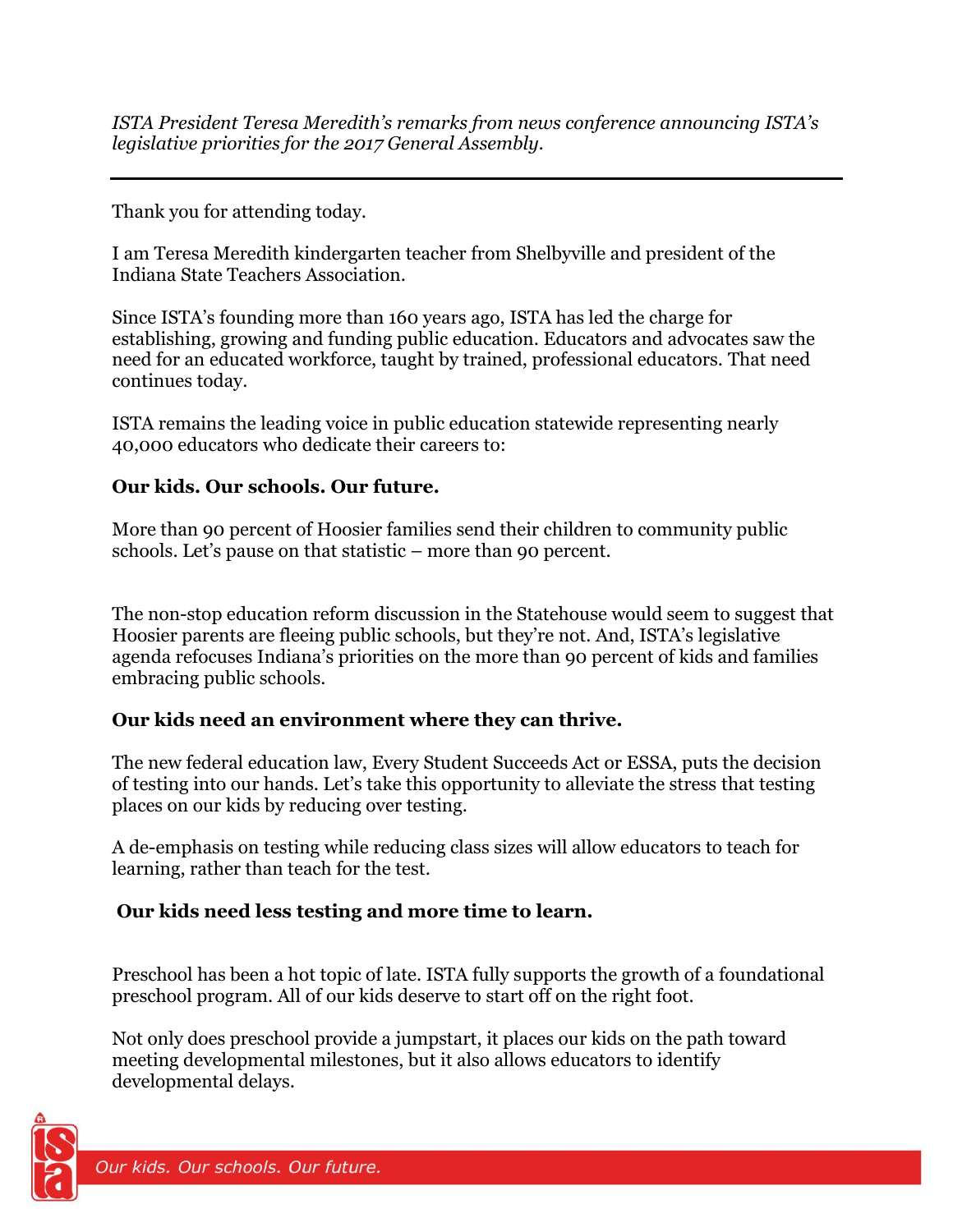However, educators only have until a child reaches 5 years old to identify and address such delays. **ISTA asks that lawmakers extend that deadline to 9 years of age.** This will give educators more time to work with students that need extra attention to meet developmental milestones, thus improving the child's odds of success in learning throughout his school career.

Kids spend a significant amount of time in school, but there are issues during out-ofschool time that impact how they learn.

#### **Twenty-six percent of children in the U.S. will witness or experience a traumatic event before they turn four years old, and that should alarm us all.**

Reactions to the trauma many children face interferes considerably with their ability to learn and to demonstrate appropriate behavior in school. Using Trauma Informed Care, the school can serve as a critical system of support for a child working through the impact of trauma.

Instead of saying, "what is WRONG with this child?", the question becomes, "What has happened to this child?". Indiana should create a safe/supportive schools program, similar to the one in Massachusetts, and create a grant program to allow the Indiana Department of Education to coordinate training for schools on trauma informed care.

# **Our schools support students, educators and the community.**

Indiana ranks 49 of 51 states and District of Columbia in expenditures for public  $K - 12$ schools per student based on fall enrollment.

This is a far cry from where Indiana has traditionally been over the past two decades. Funding and resources will always top the list of factors that impact quality learning programs. **Indiana needs to focus on supporting its K – 12 public schools, where caring educators like bus drivers, building engineers, office staff, administrators and teachers all come together to meet the needs of more than 90 percent of Indiana's students.**

Our schools will only flourish with the best educators. Recruitment and retention of quality educators means ensuring becoming an educator in Indiana is competitive for college grads and veteran educators.

The average teacher salary across the U.S. was  $$57,420$  in 2014 – 15. Indiana's average was \$50,877, and Indiana currently ranks 27th in average teacher salaries.

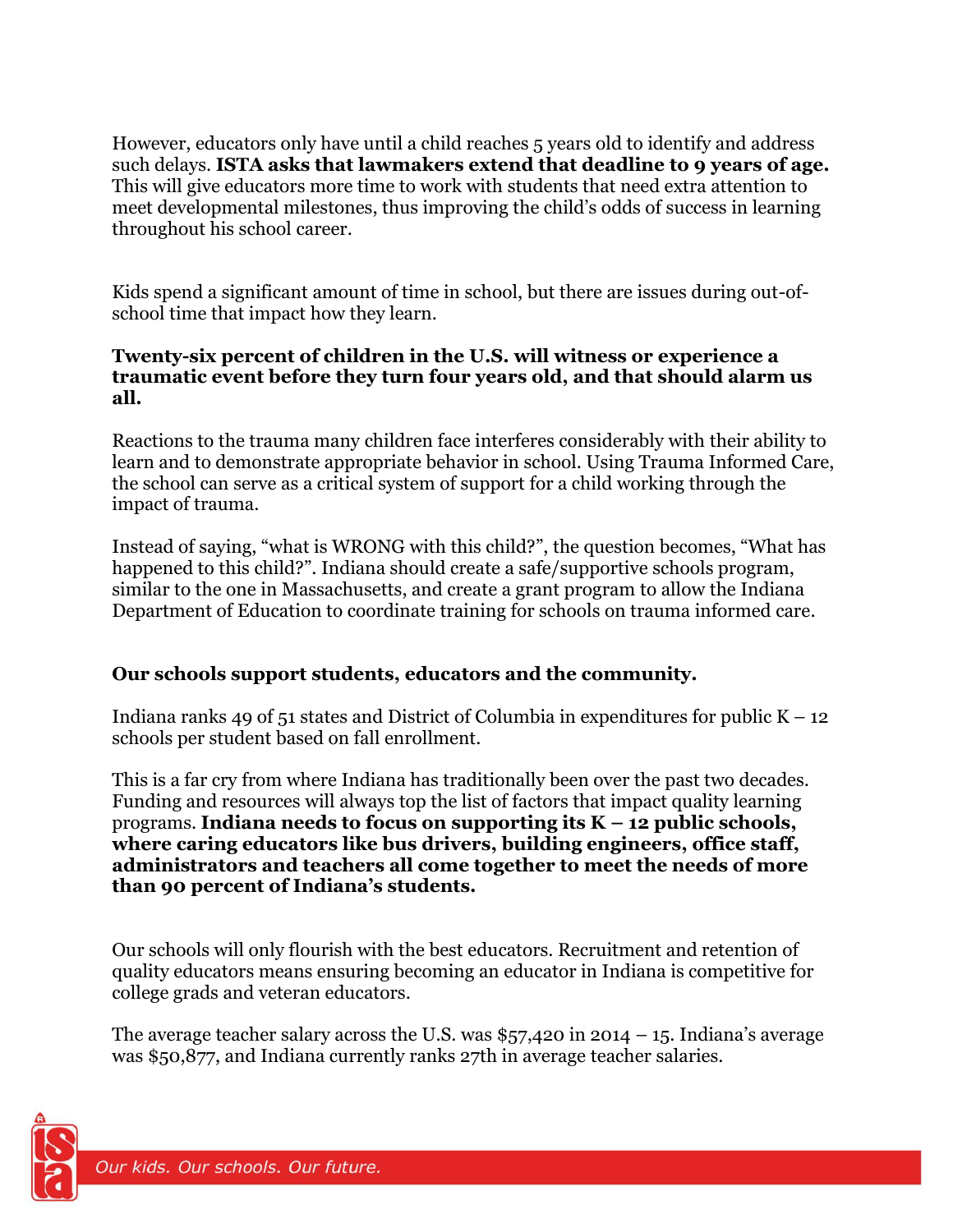However, if adjusted for inflation, Indiana has the second worst decline in teacher salaries in the country over the last ten years. While some states' average teacher salaries rose during this period, the national average fell by 1.6 percent, with Indiana's real decline fell by 11 percent.

If we go a step further and compare to average incomes of other college grads in Indiana, the pay gap grows, with the difference being more than \$26,000. We must address the challenge of teacher pay in Indiana and there is a path to doing so. One path to encourage and motivate educators is through recognition of a job well done or additional education attainment. Let's reinstate bargaining options such as:

- Separating teacher evaluation from salary calculations at least until student testing has finally become consistent and solid.
- Broaden the bargaining timeline. This would allow for more accurate financial projection based on ADM counts and benefits costs.
- Prohibit school districts that have excessive cash balances and rainy day funds from claiming deficit financing at the bargaining table.
- Restore bargaining of all salary and wage issues, including performance and masters pay, as well as hours worked.
- Fix the master's degree law so that it includes all master's degreed-professionals, not just one year of recognition-the year it is attained.

Along with salaries that will hold steady with the national average and restoration of some collective bargaining, Indiana needs to refocus our taxpayer dollars on our public schools – not slowly chip away at public school funding through vouchers and charters.

**Today, Indiana's voucher program is operating at a loss to taxpayers in the amount of \$40 million for the 2013 – 14 school year.** Initially, \$16 million was awarded to 3,900 students. This has grown to \$116 million to nearly 30,000 students, with more than \$8 million going to 16 voucher schools rated D or F. More info on this can be found in the charts provided in your packet.

It is past time to separate the funding for vouchers from the community based school funding.

**Charters in Indiana** have grown from 11 in 2002 to 75 in 2013. Now more than 34,000 kids attend charter schools.

Supporters of charter schools often remind us all that these are public schools. So with that in mind, let's require the same transparency that is expected of public schools. A few solutions:

Charter school's public meetings should be held in the area of the school.

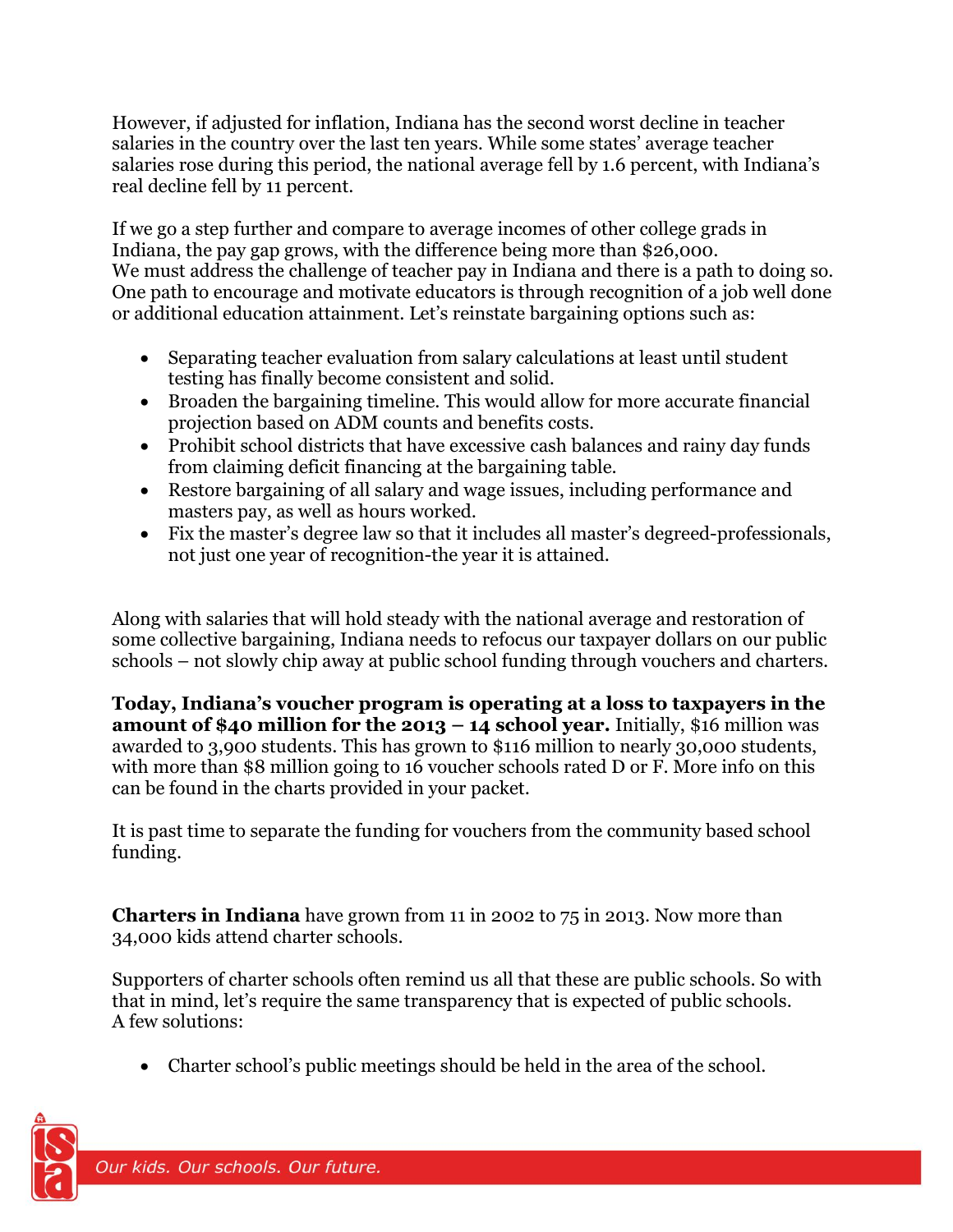- Charter board members should file a statement of economic interest and financial disclosure to prevent conflicts of interest.
- Charter schools should meet statewide curriculum and academic standards, and instructors should be licensed teachers.
- Charter school teachers should be able to organize and collectively bargain without interference by or discouragement from administration or the governing body.

### **Our future is directly linked to teacher recruitment and retention. We need the best educators to teach our kids and bolster our schools.**

The path to achieving this is through recognizing professional standards and eliminating the high stakes consequences of teacher evaluations.

The pressures linked to student standardized testing create unreasonable workloads for teachers and serve as disincentives to anyone considering taking a challenging assignment in a hard to staff school. Attrition is higher in schools facing  $A - F$  pressure.

This simply exacerbates the shortage dilemma, because low performing schools continue to see a revolving door where effective teachers are choosing to move on for better or more supportive options elsewhere.

It is time for Indiana to:

- Place a moratorium on using student data for high stakes consequences linked to teacher evaluations, until we get stability in standards and assessments over several years.
- Maintain local control over development and implementation of performance evaluation models.
- Prohibit state mandated percentages of impact of student test scores into the teacher evaluation
- Include teachers in the development of local plans and in any audit of evaluation systems.

We know incoming and seasoned educators are interested in professional development opportunities – and we know that educators who receive ongoing professional development have a greater impact on their students.

It is well past time for the state to incentivize National Board Certification. Indiana has fewer than 200 Nationally Board Certified Teachers, where more than 11,000 educators across the country have achieved this certification. It is both performance-based and peer-reviewed, and data has shown that these NBCTs have a positive impact on student achievement as well as on improving colleagues' quality of instruction.

The process is intense, and yields a more focused and reflective teacher.